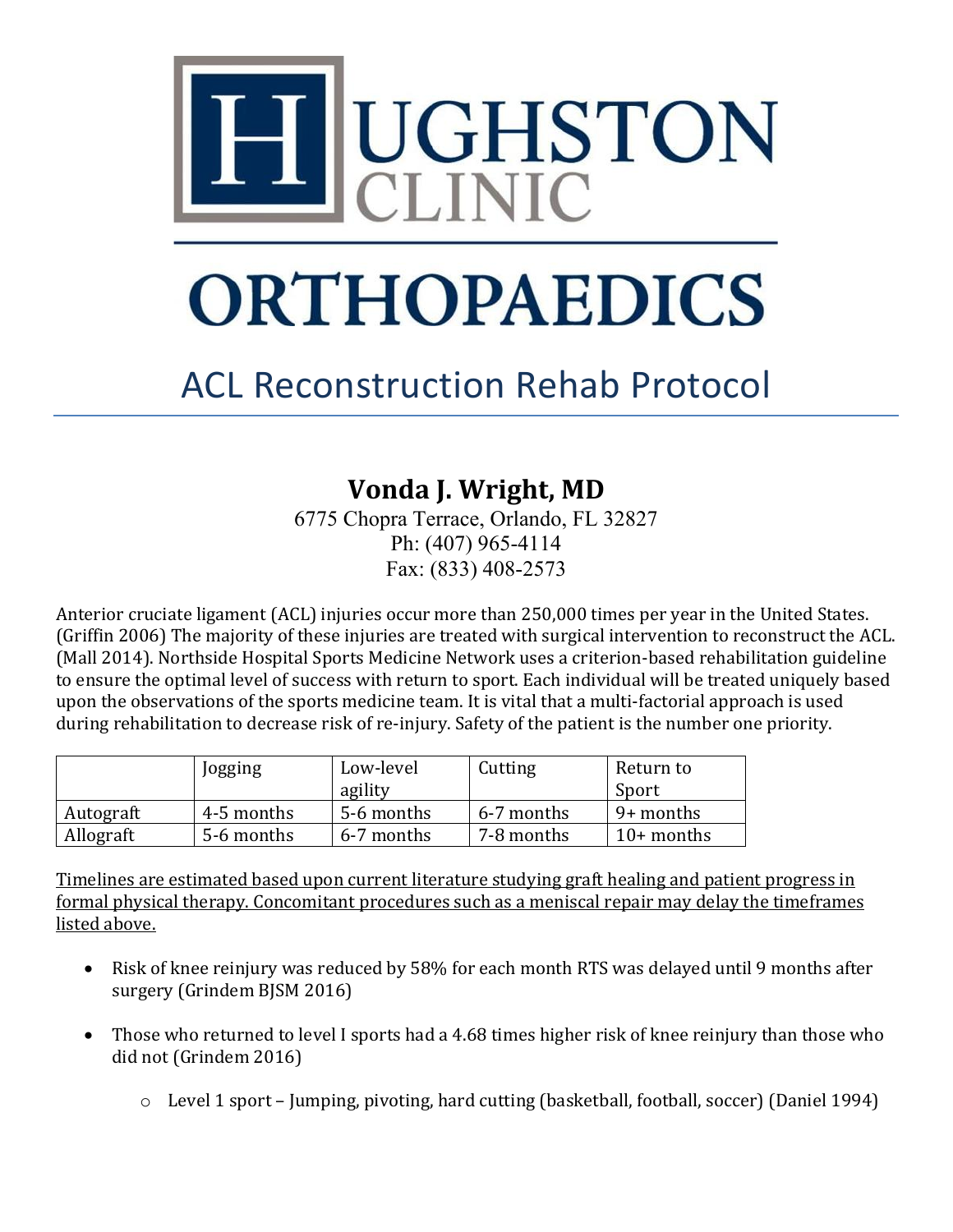#### **Contact physician IF:**

- **Symmetrical knee extension not achieved by 4 weeks post-op**
- **> 2+ effusion on modified stroke test at 4 weeks post-op**
- **When athlete has passed functional return to sport testing and requires final clearance**

#### **Do NOT progress at any point if patient experiences any of the following:**

- **Significant increase in joint effusion**
- **Obvious deviation in gait pattern**
- *Increase in anterior knee pain!*

#### **Pre-operative Instructions**

- Schedule post-op PT visit for 3-5 days after surgery.
- Flexion AROM limited to 60 degrees until 1 week post-op
- Complete home exercise program as outlined in handout
- Purchase NMES unit as recommended by surgeon and bring to initial PT evaluation

#### **Initial Post-op Instructions**

- No bathing or submerging the incision in water until the sutures have been removed by the physician, the scabs have fallen off, and the skin is completely closed
- Showering is allowed after the surgical dressing is removed; a waterproof dressing is not needed as the incision can get wet. A shower seat may be used to decrease the risk of falls.
- Steri-strips will be used after suture removal by the physician to assist with incision closure. Allow steri-strips to fall off in their own time. No need to replace once they have fallen off.
- Weight-bearing as tolerated (WBAT) with the use of 2 crutches immediately after surgery unless instructed otherwise by the physician
- For R knee surgery, no driving for 4-6 weeks. Patients are medically liable if in a motor vehicle collision.
- For L knee surgery, patients may drive after 1 week as long as they have an automatic transmission vehicle and have discontinued use of narcotic

#### **Brace Use Post-op (Manske)**

- Brace will be locked in full extension until initial PT evaluation. May be unlocked at that time
- Brace use can be discontinued using same criteria as discharging crutch use starting at 2-4 weeks o Brace use may be continued on individual basis per discussion with surgeon/PT

#### **Crutch Use Post-op (Manske)**

- Patients will be WBAT with the use of 2 crutches immediately following surgery unless instructed otherwise by the physician.
	- o Early WB beneficial to quadriceps activation and decreased anterior knee pain, with no increase in graft laxity (Manske)
- Patient will use 2 crutches for 2-4 weeks, at which point they will begin to wean off of crutch use.
- At no point will patient use only 1 crutch.
- Criteria to begin weaning off of crutches:
	- o Symmetrical knee hyperextension with no pain on passive overpressure
	- o Full active quadriceps contraction with superior patellar glide
	- o No knee extension lag with 20 straight leg raises
	- o Pain-free ambulation without obvious gait deviation
	- o ≤2+ grade on stroke test for effusion
- Steps to wean off crutches. Progress to next step every 2 days
	- o Discontinue use of crutches within home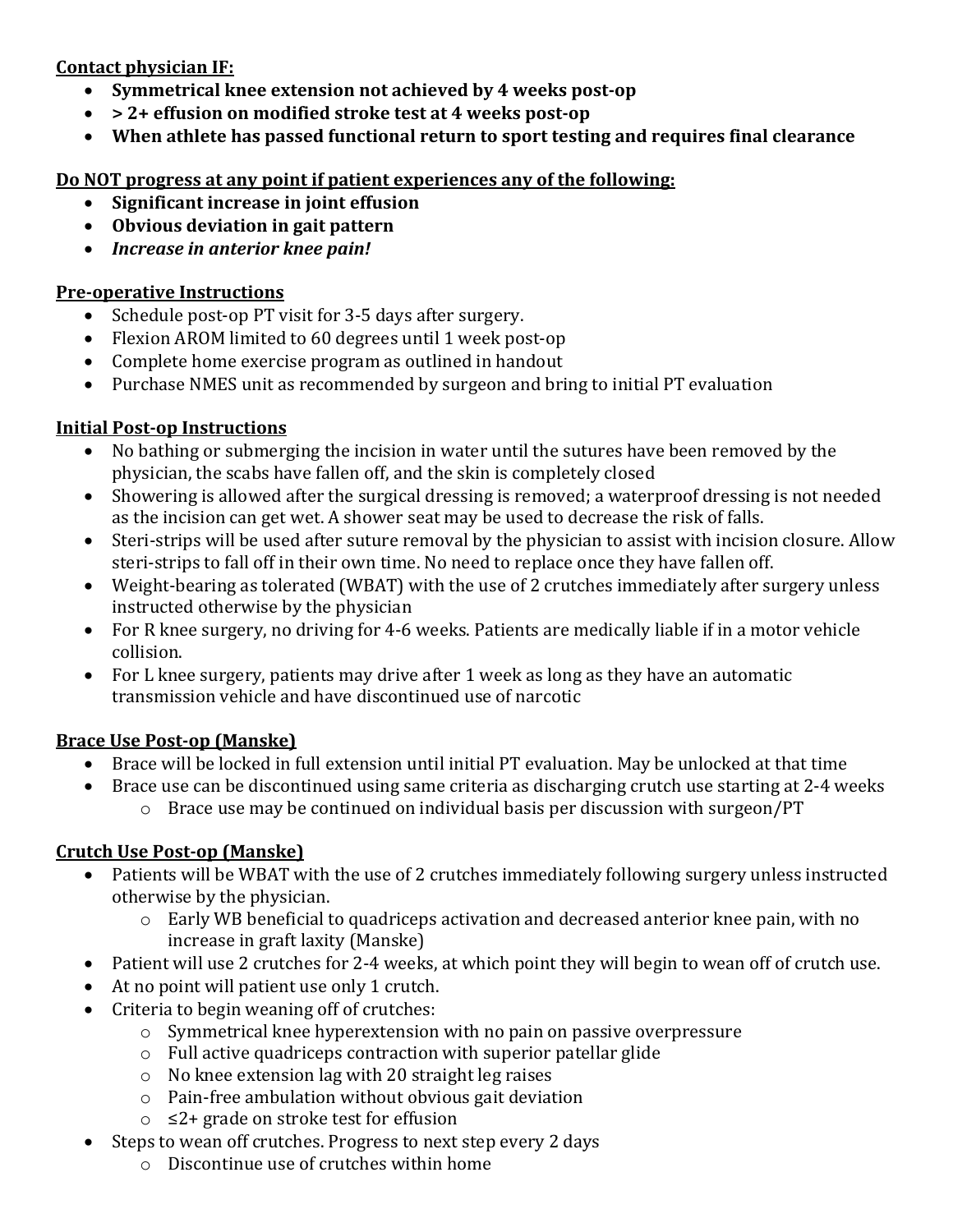- o Complete short community trip without crutches (grocery store, etc)
- o Complete half day of activities without crutches
- o Complete full day of activities without crutches
- Do NOT progress to next step if patient experiences any of the following:
	- o Significant increase in joint effusion
	- o Significant increase in pain level
	- o Obvious deviation in gait pattern

#### **Special Weightbearing Guidelines for Concomitant Procedures**

- Brace will be worn and locked in extension for combined ACL/MCL procedures, concomitant meniscal repairs, and microfracture procedures.
- MENISCUS REPAIR: Patients will be NWB for 4 weeks, 50% WB for 2 weeks, then WBAT at 6 weeks post-op.
- MICROFRACTURE or ARTICULAR CARTILAGE PROCEDURE: Patients will be NWB for 4 weeks, 50% WB for 2 weeks, then WBAT at 6 weeks post-op.
- At 6-8 weeks post-op patients will wean off crutches as outlined above.

#### **Phase 1: Immediate Postoperative Phase (Week 1-4)**

- Initial visit 3-5 days post-operatively
- Visit frequency 1-2x/week
	- o Consider # of insurance visits, progress towards goals, concomitant procedures
- GOALS:
	- $\circ$  ROM:
		- Symmetrical knee hyperextension ASAP following surgery. Contact surgeon at 4 weeks post-op if not achieved.
		- Symmetrical flexion at 4 weeks post-op for ACLR only. No flexion >90° for meniscal repair.
	- o Strength:
		- Active quadriceps contraction with superior patellar glide
	- o Effusion:
		- Effusion management through compression (sleeve, ACE wrap, donut, etc), cryotherapy, elevation (Manske)
		- ≤2+ on stroke test
- INTERVENTIONS:
	- o Flexion ROM:
		- Heel slides, wall slides, seated knee flexion  $w/$  opposite LE overpressure<br>Unright bike for flexion ROM
		- Upright bike for flexion ROM
			- Start with high seat height to allow for attempted retro revolutions
				- o If needed, start with "half moon" or bottom half of revolution to allow for progression to full revolutions
				- o If needed, use heel of foot on pedal if unable to complete full revolutions
			- Progress to forward revolutions
			- Decrease seat height as needed to achieve ROM gains
	- o Extension ROM
		- **Long sitting bag hangs** 
			- 2x10 minutes per day
			- Use 5-7# (waterbottles, books, etc) in reusable grocery bag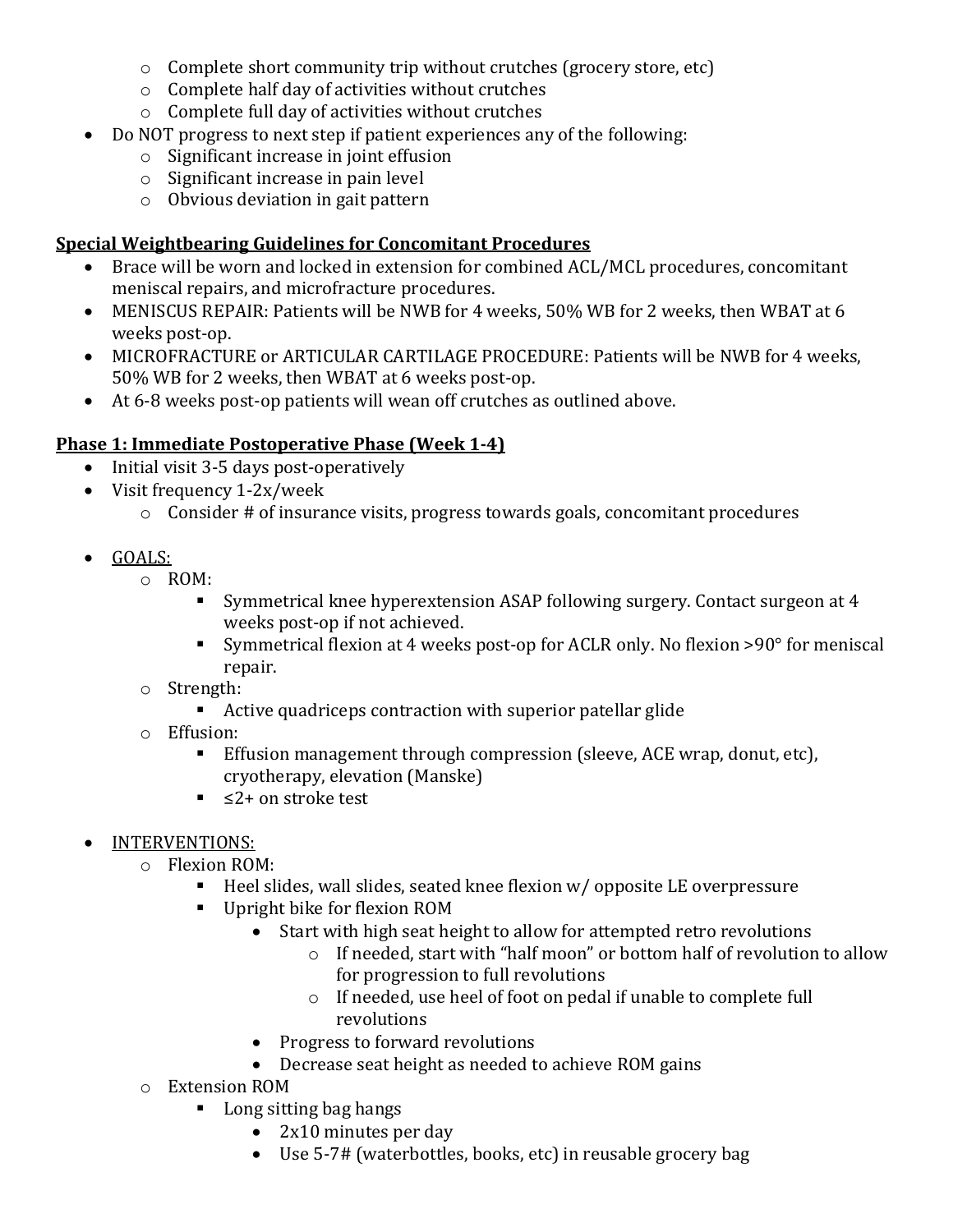- Continue until symmetrical AROM in hyperextension achieved
- Prone hangs
	- Same guidelines as for bag hangs
- o TKE:
	- Prone with heel prop
		- Add weight behind knee if needed
	- Standing versus band/cable resistance
- o 4-way patellar mobilization
	- Medial, lateral, superior, inferior
- o Quad sets
	- Supine, long sitting, seated
	- Eyes closed to increase neuromuscular activation
- $\circ$  4-way SLR (flexion, abduction, extension, adduction)<br>Suppose and/or long sitting for flexion SLR
	- Supine and/or long sitting for flexion SLR<br> $\overline{3x10}$  (2x/dav)
	- 3x10 (2x/day)<br>■ Kuczynski Prog
	- Kuczynski Progression:
		- Eyes closed
		- Add 5 second hold each repetition
		- Patient in supine PT completes continuous PROM SLR, patient completes reactive SLR hold to verbal commands
		- Add speed 5 maximum speed repetitions, 5 second hold on last rep, repeat 4x per set for 20 reps total
- o LAQ
	- **Unweighted**
- o Stepups
- o Heel Taps
	- **Proper hip hinge and glute activation**
- o Double leg bridges
- o Gait training
	- Emphasis upon full knee hyperextension with proper quadriceps activation, passive knee flexion during terminal stance phases, and great toe pushoff
	- Avoid flexed knee gait pattern
- o Single leg balance
	- Without UE assist
	- **Stable and unstable surfaces**
	- Head turns
	- **Eyes closed**
	- With perturbations from PT
	- Rebounder toss
- o Neuromuscular electrical stimulation (NMES) guidelines (adams)
	- Electrodes placed over proximal lateral quadriceps and distal medial quadriceps (modify distal electrode placement as needed to avoid covering superior medial arthroscopy portal until the stitches have been removed and the skin is healed.
	- Stimulation parameters: 2500 Hz, 75 bursts; 2-second ramp; 12 seconds on, 50 seconds rest
	- Intensity to maximum tolerable (at least 50% maximal volitional isometric contraction (MVIC); 15 minutes total
	- Continue until involved quadriceps strength MVIC is 80% of uninvolved limb.<br>■ Complete in long sitting with heel prop initially to help achieve hyperextension
	- Complete in long sitting with heel prop initially to help achieve hyperextension
	- Progress to seated with knee at 60° flexion and shank secured with strap at ankle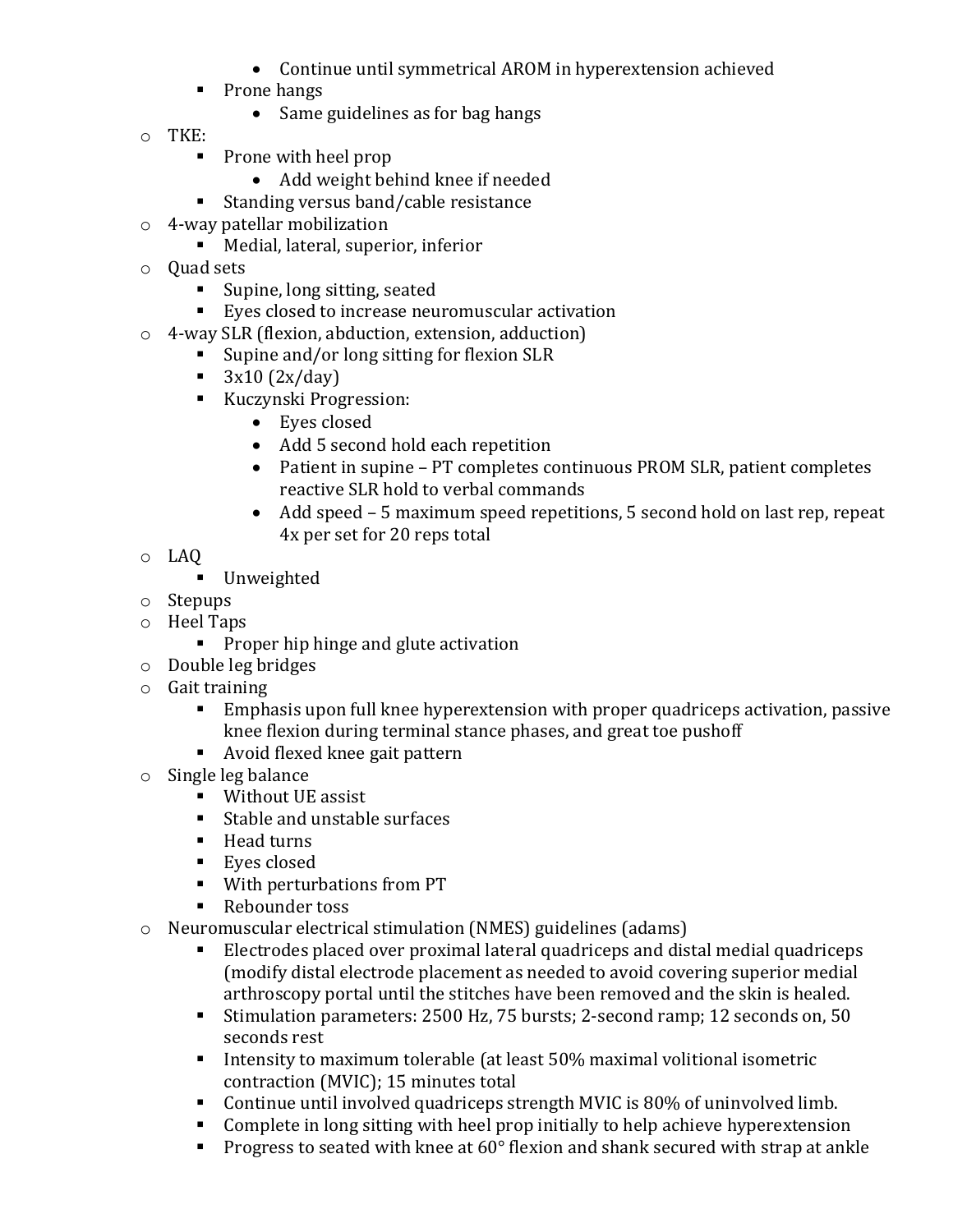#### CRITERIA TO PROGRESS TO PHASE 2

- Symmetrical knee hyperextension and no pain with overpressure
- Knee flexion AROM > 120 degrees
- Symmetrical gait pattern
- $\leq$  2+ effusion on stroke test contact surgeon if  $>$  2+ effusion at 4 weeks
- Good neuromotor control during CKC exercises with no reactive effusion

#### **Phase 2: Intermediate Rehabilitation (4-12 weeks)**

- Visit frequency 1-2x/week
	- o Consider # of insurance visits, progress towards goals, concomitant procedures
	- o HEP focused upon strength
- GOALS:
	- $\circ$  ROM:
		- Maintain symmetrical knee hyperextension
		- End range knee flexion AROM
	- o Strength:
		- 1RM quadriceps and hamstring test ≥ 80% limb symmetry index (LSI) on knee extension and hamstring curl at 12 weeks
	- o Effusion:
		- Effusion management through compression (sleeve, ACE wrap, donut, etc), cryotherapy, elevation (Manske)
		- ≤1+ on stroke test
		- Contact surgeon if consistently  $\geq 2+$  on stroke test
		- Discontinue vasopneumatic cryotherapy treatment in clinic once trace effusion achieved consistently
	- o Neuromotor control
		- Can complete 10 repetitions of heel taps and single leg squat to surface without compensatory movement patterns
			- Avoid hip adduction, femoral internal rotation, knee valgus

#### • INTERVENTIONS:

- o Flexion AROM
	- Child's pose in weeks 8-12 to achieve symmetrical AROM
- o Extension AROM
	- Add manual overpressure at week 4 if symmetrical hyperextension not achieved
	- Moderate to heavy intensity for 15 seconds x 5 repetitions
- o Cardiovascular
	- Moderate intensity biking gradually increasing to 30 minutes
	- Introduce walking program, stairmaster, elliptical  $(6 \text{ weeks})$
- o Mini squats
	- Starting  $0^{\circ}$ -30° knee flexion
		- Emphasize hip hinge and glute activation
		- Symmetrical LE loading
	- Progress to  $0^\circ$ -45 $^\circ$  at 8 weeks
		- Add weight in goblet squat form to increase difficulty
		- Progress to single leg as able
- o Knee extension isometrics
	- 90°-30° knee flexion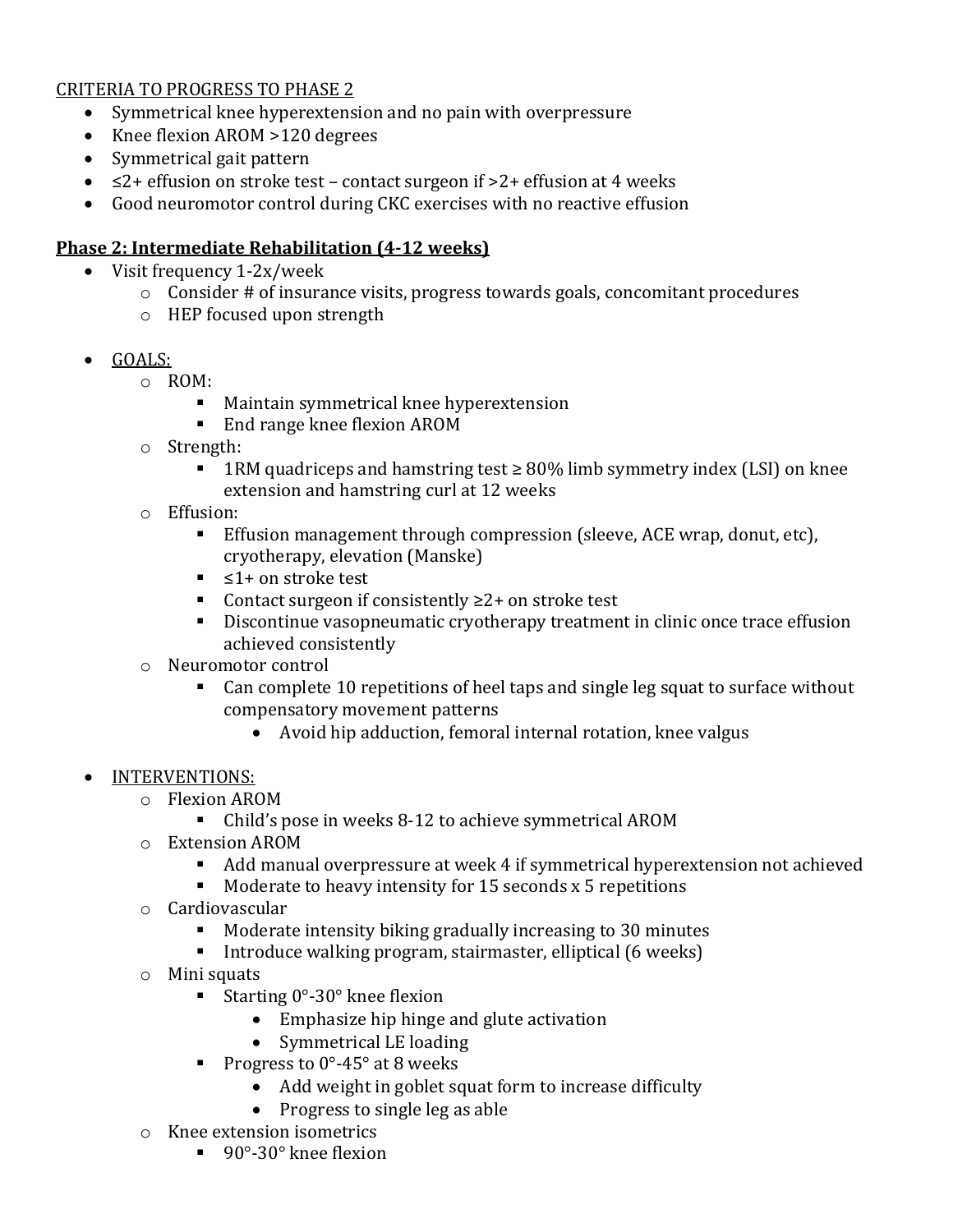- Maximal effort **without pain**
- 30 second holds
- o Open chain knee extension
	- $\blacksquare$  90°-30° at week 6
	- Single leg ONLY do not strengthen the uninvolved limb at this time
	- **Progress resistance to remain in strength/power focus**
	- Full range starting at week 8
- o Leg Press
	- Single leg ONLY do not strengthen the uninvolved limb at this point
- o Single leg wall sits
	- Maximal effort holds to fatigue
- o Hamstring exercises (week 8 for HS autografts)
	- Single leg ONLY do not strengthen the uninvolved limb at this point
	- Hamstring curls
	- Swiss ball curls
	- RDLs
- o Progress SLS activities
- o Progress glute strengthening
	- **Marching bridges**
	- Single leg bridges
	- **Steamboats**
	- Standing 4 way hip vs band
	- **Monster walks**
	- Side steps vs band
- o PWB plyometrics on shuttle (week 8-10)
	- Double leg jumps
	- Alternating LE jumps
	- **Single leg jumps** 
		- **Avoid valgus knee collapse**
		- **Symmetrical landing and good eccentric control**
		- **Watch for unilateral hip drop!**
- o Prone/side planks
- $\circ$  Continue with NMES until 1RM quadriceps LSI >80%

#### CRITERIA TO PROGRESS TO PHASE 3

- Symmetrical knee AROM (flexion/extension)
- ≤1+ effusion on stroke test
- 1RM quadriceps and hamstring test ≥ 80% LSI on knee extension and hamstring curl
- Good neuromotor control on all LE exercises

#### **Phase 3: Late Stage Rehabilitation (12-24 weeks)**

- Visit frequency 1-2x/week
	- o Consider # of insurance visits, progress towards goals, concomitant procedures
	- o HEP focused upon strength/power/plyometrics
- GOALS:
	- $\circ$  Strength:<br> $\blacksquare$  Fo
		- Focus upon quadriceps and hamstring power/strength/speed<br>■ Focus upon trunk stability with rotation and dynamic activities
		- Focus upon trunk stability with rotation and dynamic activities
	- o Effusion: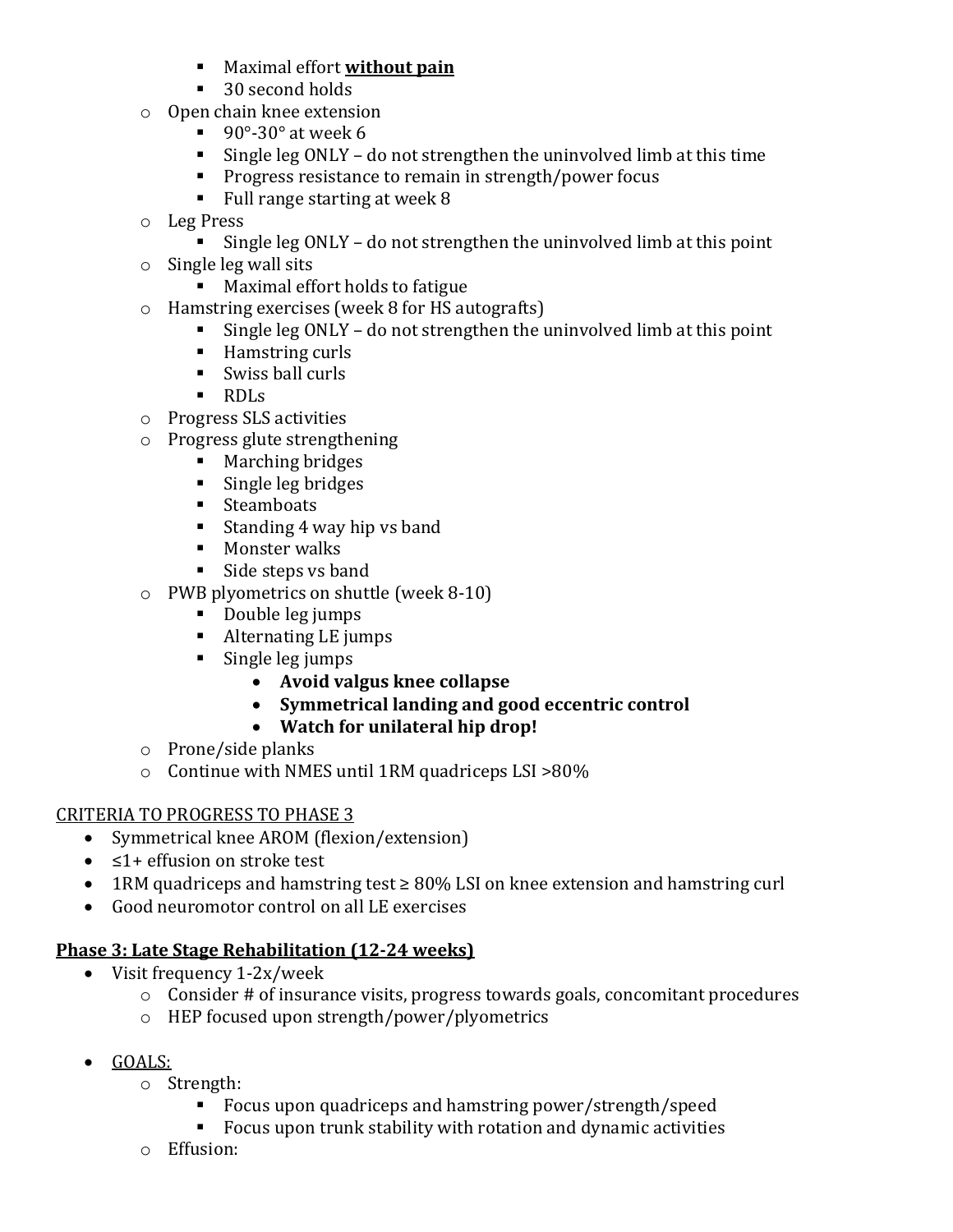- Zero to trace effusion on stroke test
- o Neuromotor control
	- Proper neuromotor control during double/single leg plyometrics, agility exercises, and running
- o **Avoid valgus knee collapse**
- o **Symmetrical landing and good eccentric control**
- o **Watch for unilateral hip drop!**

#### • INTERVENTIONS:

- o Plyometrics progression
	- Double leg
		- Emphasis upon symmetrical takeoff/landing, hip hinge/glute incorporation (no knees over toes), soft landing, avoid dynamic knee valgus
		- In place, forward, 90° rotation and 180° rotation
		- Tuck jumps
	- **Single Leg** 
		- Contralateral step and hold  $(L\rightarrow R, R\rightarrow L)$
		- Contralateral hop and hold  $(L\rightarrow R, R\rightarrow L)$
		- **Bounding** (incorporate into dynamic warmup)
		- With visual feedback, without visual feedback
		- Progress to triple hop  $(L\rightarrow R\rightarrow L\rightarrow R)$
	- **Boxes** 
		- Forward onto box(height, speed, power)
		- With 90° rotation
		- Drop downs
- o Return to Jogging Program
	- Criteria to initiate:
		- 20 single leg hop and holds with proper neuromotor control (trunk, hip, knee)
		- No pain/reactive effusion with plyometrics
	- Complete walk:jog progression as outlined in appendix A
		- Completed with minimum 1 rest day between steps
- o Strength
	- Continue with leg extension, hamstring curls, leg press, deadlifts, double/single leg squats, glute strengthening
	- Add split squats, lunges, rotational/dynamic trunk stability, resisted retro walking vs bungee/cable,
- o Neuromotor Re-education<br>■ ROSII
	- **BOSU** 
		- Step and hold, hop and hold, RDLs, split squats, SLS, ball toss
- o Agility
	- Start at 50% effort and increase as able
	- Ladder Drills
		- Two feet in, One foot in, Lateral two feet in, Icky Shuffle, 1 foot in down the outside, Hopscotch, Single leg hop through (fwd/lateral)
	- Carioca, Side shuffle, Backpedaling<br>■ Skinning
	- Skipping
		- Regular, speed, height, distance

#### CRITERIA TO PROGRESS TO PHASE 4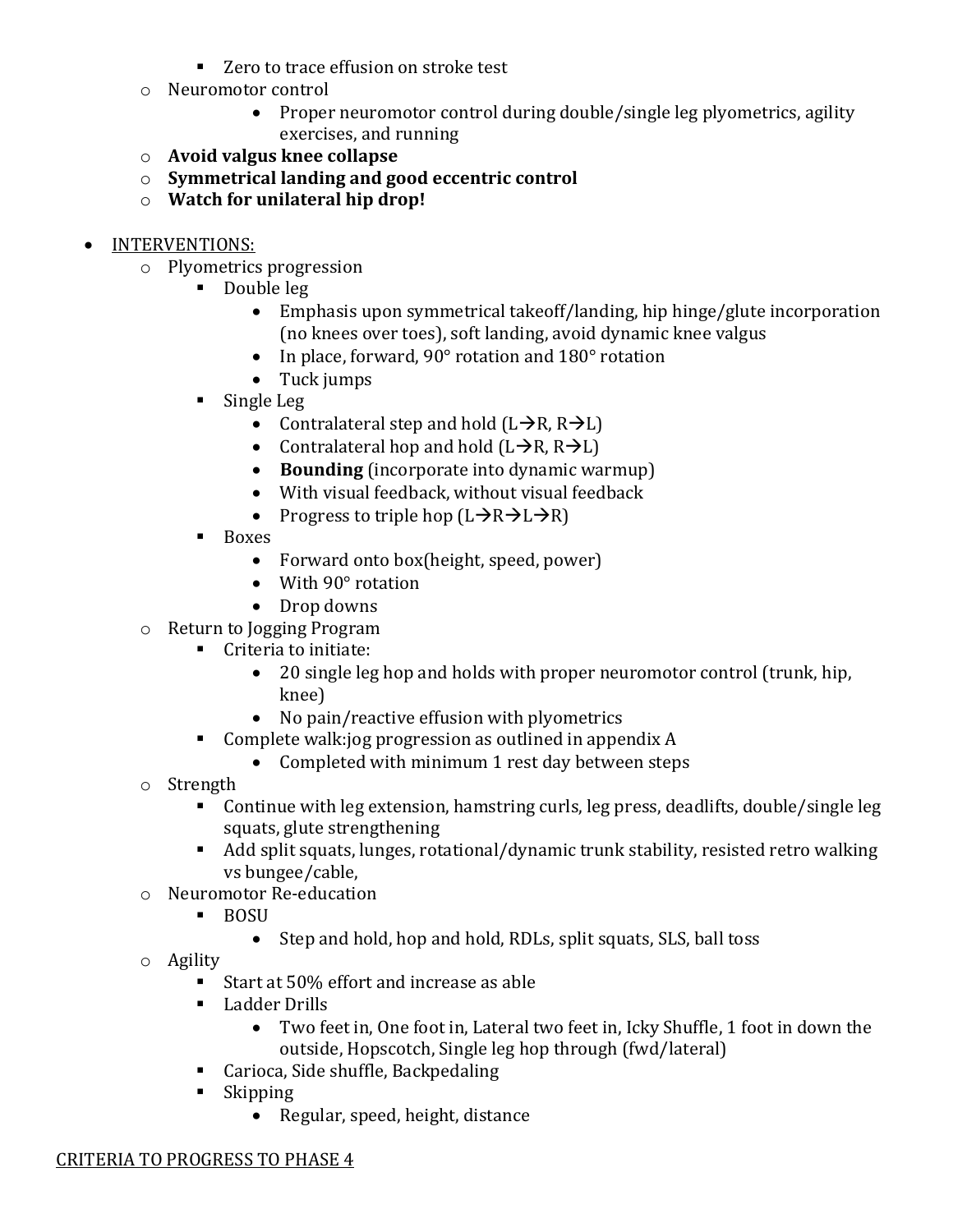- Zero to trace effusion on stroke test
- 1RM quadriceps and hamstring test ≥ 85% LSI on knee extension and hamstring curl
- Completion of walk:jog progression with no compensatory movement patterns
- Good neuromotor control with no increased pain/effusion with plyometrics, agility

#### **Phase 4: Late Stage Rehabilitation (24 weeks to Return to Sport)**

- Visit frequency 1x/week or every other week
	- o Consider # of insurance visits, progress towards goals, concomitant procedures, sporting demands
	- o HEP focused upon strength/power/plyometrics/agility/sport specific
- GOALS:
	- o Strength:
		- 1RM quadriceps and hamstring test ≥ 90% LSI on knee extension and hamstring curl
	- o Effusion:
		- Zero to trace effusion on stroke test
	- o Neuromotor control
		- **Proper neuromotor control during hop testing and sport specific activities**
	- o Power
		- LSI  $\geq 90\%$  on all 4 functional hop tests
	- o Physician clearance to return to full sport activities
- INTERVENTIONS:
	- o Strength
		- Power/speed as needed
		- Olympic weightlifting if appropriate
	- o Plyometrics
		- Functional hop testing
		- **Single hop, Triple hop, Crossover hop, 6m hop test**
		- Outlined in Appendix B
		- **Proper neuromotor control no dynamic knee valgus, loud landings**
	- o Sport specific activities
		- Individual basis
		- Coordinate with ATC, S&C coach, position coach if appropriate

#### CRITERIA TO PROGRESS TO Return to Sport (Kryitsis)

- Zero to trace effusion on stroke test
- 1RM quadriceps and hamstring test ≥ 90% LSI on knee extension and hamstring curl
- Good neuromotor control with no increased pain/effusion with sport specific activities
- Functional hop testing ≥ 90% LSI for all 4 tests with good neuromotor control (Appendix B)
- Running t test <11 seconds (Appendix C)
- Physician clearance

#### *4x greater risk of re-injury if athlete does not pass ALL of the above return to sport criteria (Kyritsis)*

**Only 5.6% of athletes who passed RTS criteria before returning to level I sports suffered reinjuries compared to 37.5% of those who didn't pass (Grindem 2016)**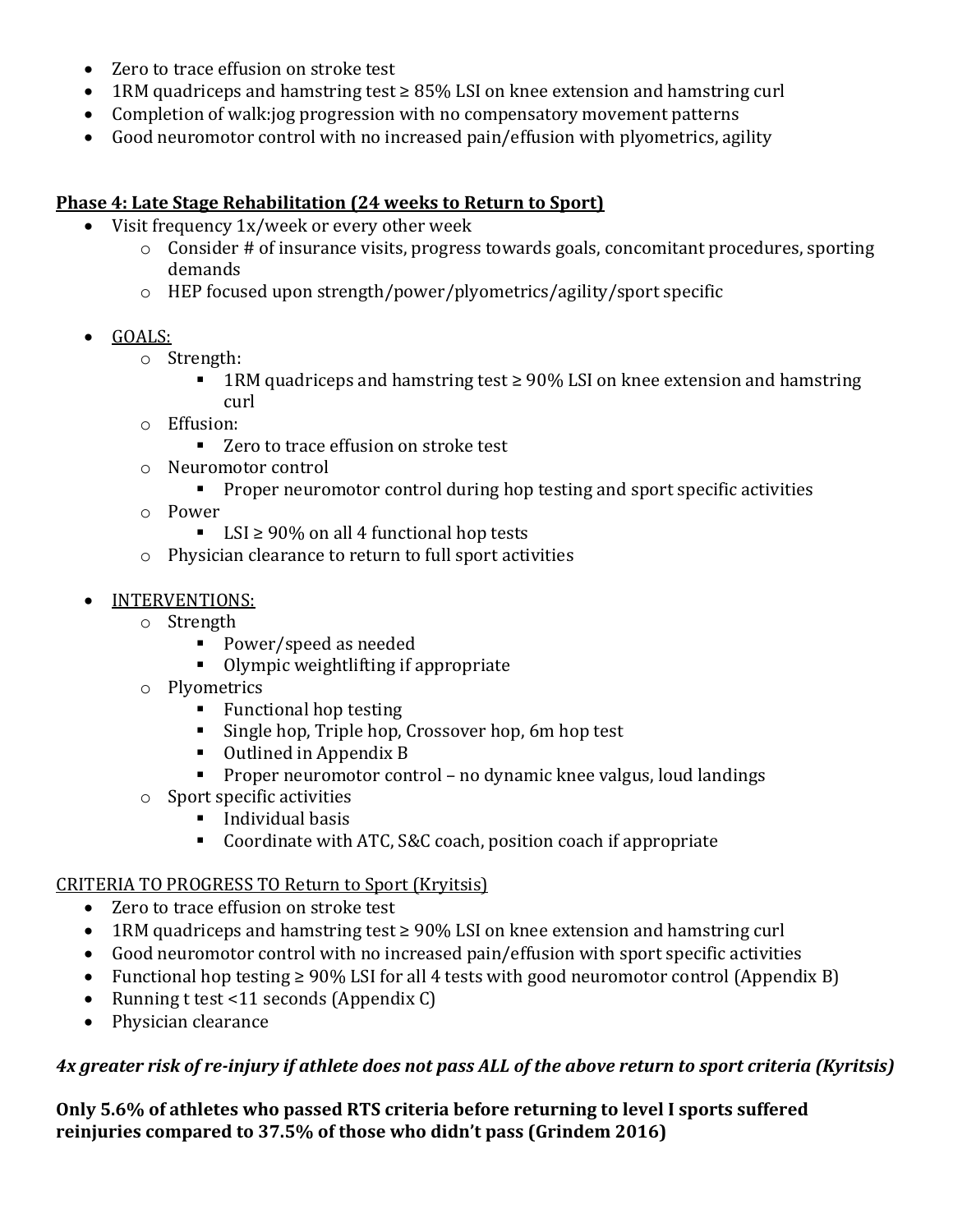**Once athlete has been cleared to return to sport through criteria outlined above it is imperative that the athlete completes a sport specific build up with their team. Education must occur with the team ATC or coaching staff to ensure a safe gradual return to full activity level**

**If not fully confident on specifics of how to gradually return athlete to full sport activity, contact author below to discuss. References**

Adams D, Logerstedt D, Hunter-Giordano A, Axe M, Snyder-Mackler L. Current concepts for anterior cruciate ligament reconstruction: a criterion-based rehabilitation program. *J Ortho Sports Phys Ther*. 2012;42(7): 601-14.

Daniel DM, Stone ML, Dobson BE, Fithian DC, Rossman DJ, Kaufman KR. Fate of the ACL-injured patient. A prospective outcome study. *Am J Sports Med*. 1994 Sep-Oct;22(5): 632-44.

Grindem H, Snyder-Mackler L, Moksnes H, Engebretsen L, Risberg MA. Simple decision rules can reduce reinjury risk by 84% after ACL reconstruction: the Delaware-Oslo ACL cohort study. *Br J Sports Med*. 2016 Jul;50(13): 804-8.

Kyritsis P, Bahr R, Landreau P, Miladi R, Witvrouw E. Likelihood of ACL graft rupture: not meeting six clinical discharge criteria before return to sport is associate with a four times greater risk of rupture. *Br J Sports Med*. 2016 Aug;50(15): 946-51.

Manske RC, Prohaska D, Lucas B. Recent advances following anterior cruciate ligament reconstruction: rehabilitation perspectives. *Curr Rev Musculoskelet Med.* 2012 Mar;5(1): 59-71.

Mayr HO, Stueken P, Munch EO, Wolter M, Bernstein A, Suedkamp NP, Stoehr A. Brace or no-brace after ACL graft? Four-year results of a prospective clinical trial. *Knee Surg Traumatol Arthrosc.* 2014 May;22(5): 1156-62.

Ramirez-Campillo R, Sanchez-Sanchez J, Gonzalo-Skok O, Rodriguez-Fernandez A, Carretero M, Nakamura F. Specific changes in player's fitness after traditional bilateral vs. unilateral combined strength and plyometric training. *Front Physiol.* 2018 Mar;9(265): 1-10.

Sturgill LP, Snyder-Mackler L, Manal TJ, Axe MJ. Interrater reliability of a clinical scale to assess knee joint effusion. *J Orthop Sports Phys Ther*. 2009 Dec;39(12): 845-9.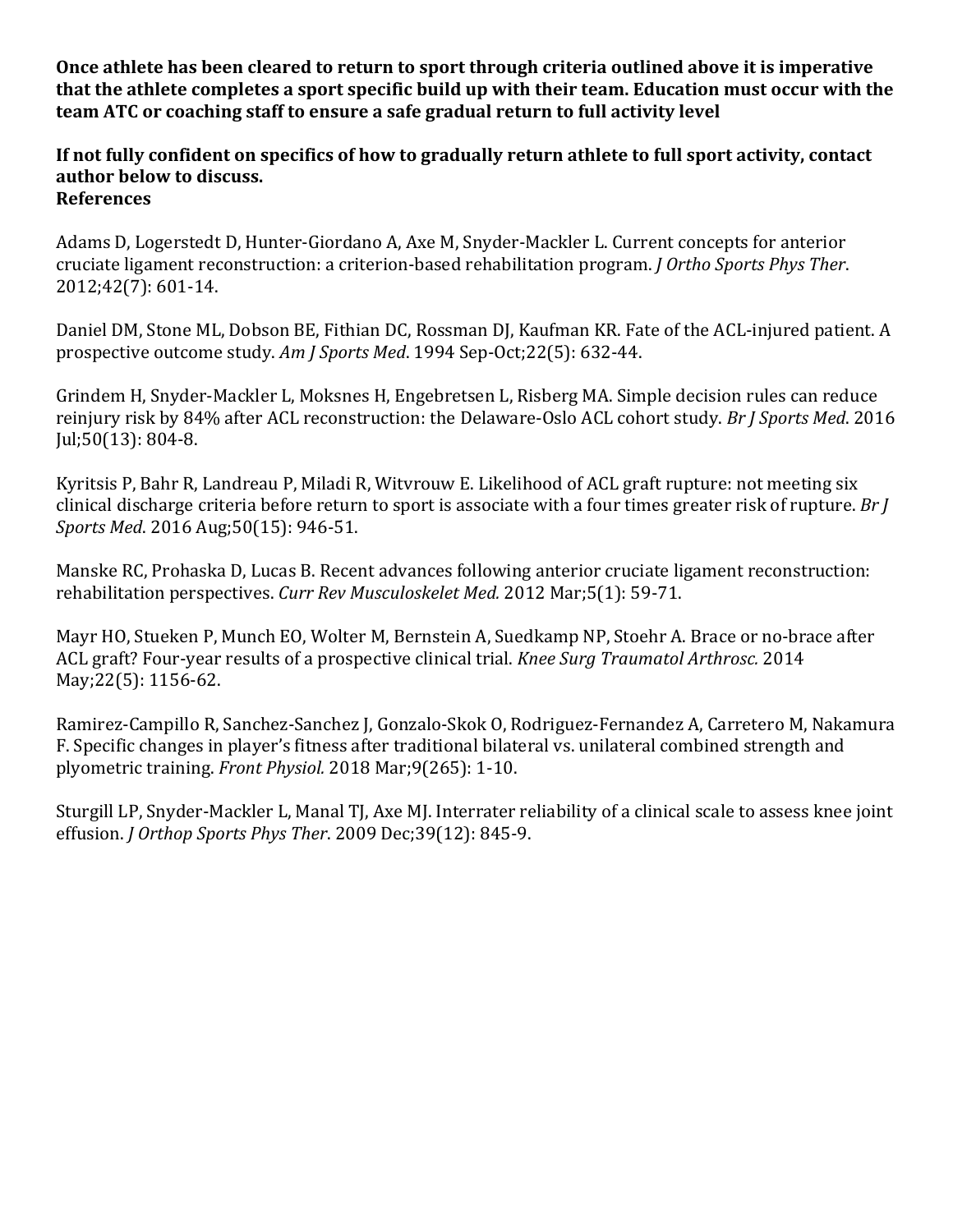APPENDIX A: Return to Running Progression

- Minimum of 1 rest day between each step
- Patient must be pain-free and no reactive effusion in order to progress
- If patient experiences pain/effusion during progression they must rest for 2 days and complete previous step in progression. Return to typical progression if pain/effusion does not return at that time.

|        | Warm-up<br>(Walk)                                                                              | Jog                  | Walk                                   | Repetitions | Cool Down<br>(Walk) | <b>Total Time</b> |  |  |
|--------|------------------------------------------------------------------------------------------------|----------------------|----------------------------------------|-------------|---------------------|-------------------|--|--|
| Step 1 | 5 mins                                                                                         | 1 min                | 3 mins                                 | 5           | 5 mins              | 30 mins           |  |  |
| Step 2 | 5 mins                                                                                         | 1 min                | 2 mins                                 | 7           | 5 mins              | 31 mins           |  |  |
| Step 3 | 5 mins                                                                                         | 2 mins               | 1 min                                  | 7           | 5 mins              | 31 mins           |  |  |
| Step 4 | 5 mins                                                                                         | 3 mins               | 1 min                                  | 5           | 5 mins              | 30 mins           |  |  |
| Step 5 | 5 mins                                                                                         | 5 mins               | 1 min                                  | 4           | 5 mins              | 34 mins           |  |  |
| Step 6 | 5 mins                                                                                         | pace every 5 minutes | Jog 20 minutes. Gradually increase the | 5 mins      | 30 mins             |                   |  |  |
| Step 7 | Jog for 30 consecutive minutes every other day. Start and finish with a 5 minute<br>brisk walk |                      |                                        |             |                     |                   |  |  |

Adapted from The Ohio State University Walk:Jog Program